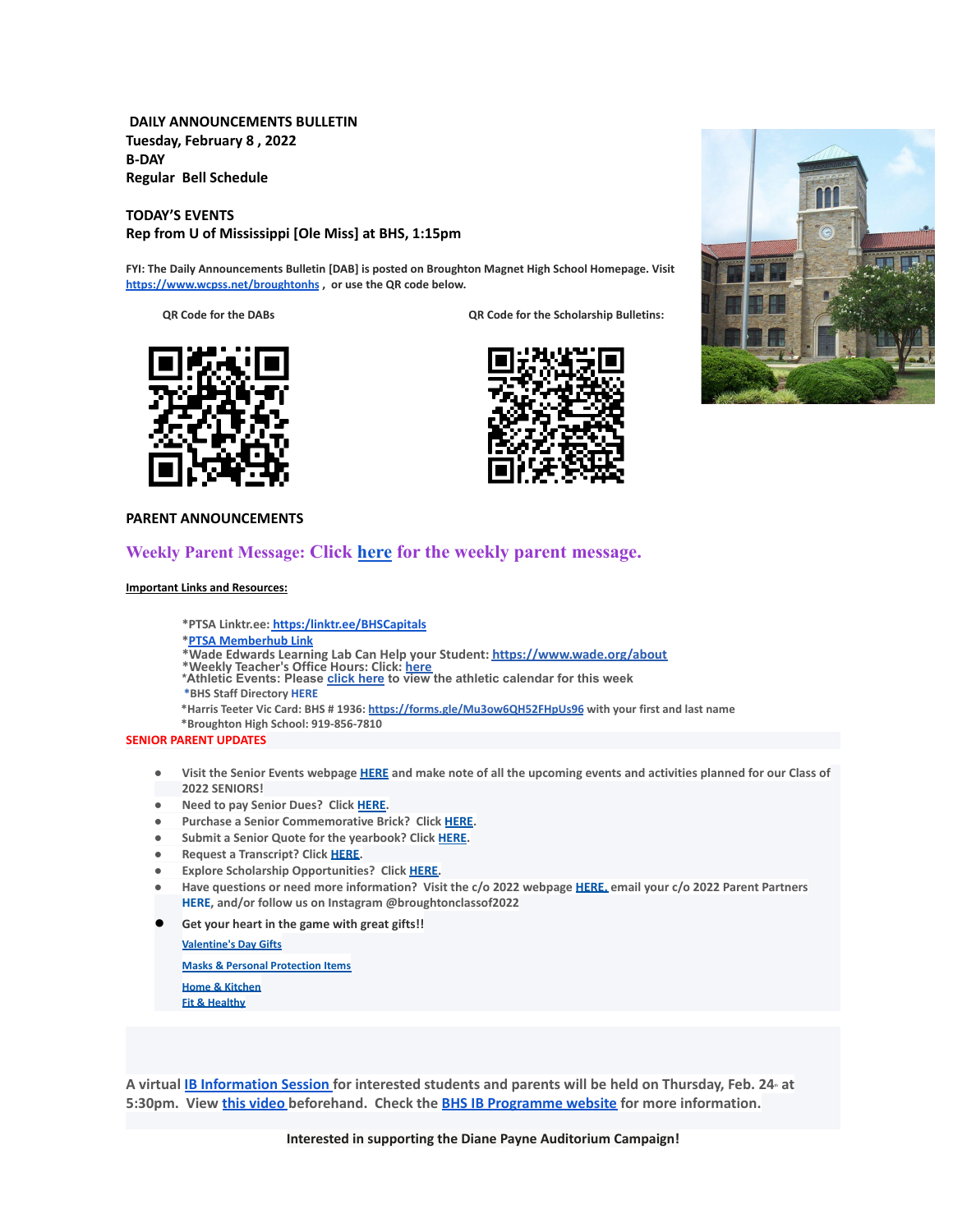#### **We are 60% to our goal! Visit this link [HERE](https://m7scym5f.r.us-east-1.awstrack.me/L0/https:%2F%2Fbhsboosters.memberhub.gives%2Fauditorium%2Fcampaign%2Fdetails/1/0100017ea6f46b6a-1badb6c9-3132-4a52-a058-a0648093ce59-000000/wb9pLkOlbBx6_LCzOfrZ4-8JYUk=255) for more details!**

Counselors will be meeting with students during the month of February to advise them on course registration **for the 2022-23 school year. Teachers will be making recommendations this month and sharing a presentation with their English classes regarding registration prior to counselors coming to advise students one on one.** Course registration on PowerSchool will open for students on Feb. 28 and remain open for students to select **their courses until March 14th. All registration information, including a course listing and course description guide, can be found on the BHS [Registration](https://broughtonstudentservices.weebly.com/rising-10th-12th-course-registration.html) Homepage.**

There will be a Rising 10th-12th Registration Information Session for parents at 6pm on Thursday, Feb. 17th. **This session will be held virtually and parents can join at the following link: <https://meet.google.com/fiw-qnka-itg?authuser=0>. Parents/Students are encouraged to watch the video presentation for their corresponding class on the BHS [Registration](https://broughtonstudentservices.weebly.com/rising-10th-12th-course-registration.html) Homepage before attending the session.**

Senior Ads for the Yearbook - If you want to purchase a Senior Ad or know someone who might, let them know to do so before February 10. February 10th will be the last day for Senior Ads to be purchased so do so **as soon as possible.**

**Raleigh Tutoring and the Wade Edwards Learning Lab (WELL) are once again offering our popular SAT and ACT boot camps. These 6.5-hour classes are held on Saturdays approximately one week before each test and** provide students with the content knowledge and test-taking strategies they need to earn a strong score. For **more info or to register: <https://www.wade.org/act-sat-prep>**

**GLOBAL POINTS OF PROGRESS - Morocco: A high-speed rail service between Casablanca and Tangier is switching to renewable energy.** Now Al Boraq bullet trains will use 100% wind energy as part of the National Railways Office's plan to increase renewable energy usage to 50% in 2023, before transitioning entirely.

#### **STUDENT ANNOUNCEMENTS [GENERAL]**

**Song-A-Grams are Friday, 2/11. They will be on sale Monday, 2/7-Thursday, 2/10 in the cafeteria during both lunches and in room 2402 after school. Purchase yours early before they sell out! See @bhscaps for groups and songs!**

**Students who ride the WCPSS buses: February is Love the Bus Month, and it's a great time to let your bus drivers know just how much they mean to us. This is especially important as we continue to contend with a bus driver shortage.**

## **Spring Sports start February 14. All information concerning eligibility, completion of forms and specific sport times and locations can be found on [www.broughtonathletics.com.](http://www.broughtonathletics.com/)**

Sophomores and Juniors: Please join the College Counselors during lunch on either February 10th or 11th for a presentation regarding the SAT/ACT. We will go over the two tests, the best timing, and any questions that you may **have. We will meet in the Media Center-WEST.**

Students considering veterinary medicine as a possible career: A group of VetPAC interns enrolled in the vet school at NCSU will be at Broughton to speak with students on Wednesday, February 23. If interested in meeting with these **interns, sign up in the book outside the Guidance Resource Center [Room 1209].**

#### **Are you interested in joining the Broughton yearbook staff?**

Do you like photography and digital design? Working with others to make a cool, unique product for the student body? Do you like going to school events and talking to people? If so, a yearbook class would be perfect for you. We are a small group of creative students that take pictures, design layouts and follow the school's top events. If you are interested, fill out the application in the QR code, or get a hard copy of the application from an English teacher, to have yearbook class on your 2022-2023 class registration! Applications need to be in to Ms. Schmelzenbach in Pod 2 room 5, Ms. Schmelzenbach's mail box, or the Google Form linked to the QR code. Application deadline is 22nd of **February.**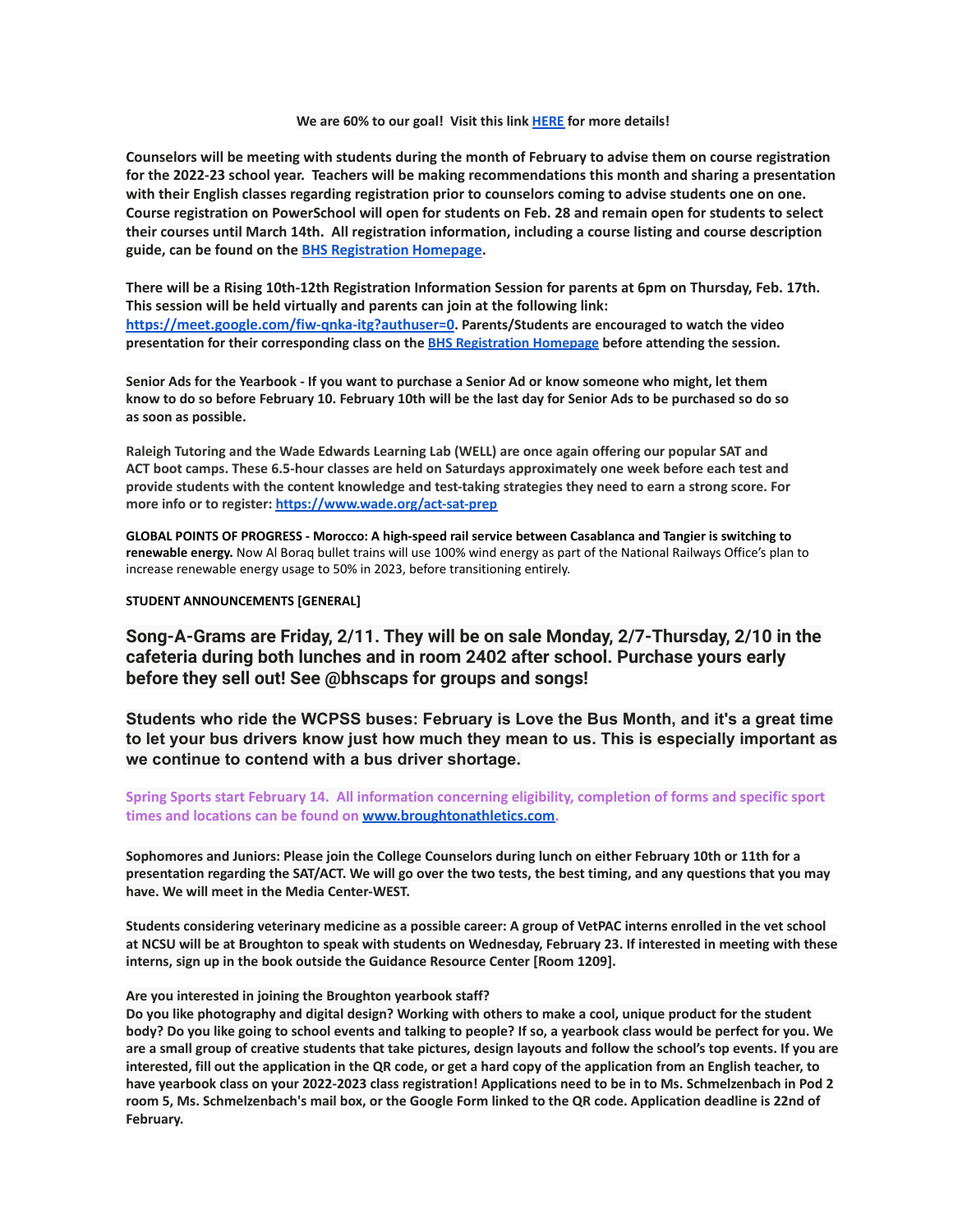#### **News from the WELL:**

The WELL and Wake County 4H bring you "Pass the Mic" - a 6-part series starting 2/17; 4:30-6pm at the WELL. Use your **voice. Create Community Change. Be creative. Register at go.ncsu.edu/passthemic Questions? Contact Carlos.Moses@wakegov.com**

**Writing Your Best**

Essays - a series of virtual workshops. Pick one - come to them all. Series starts Feb. 2, every other week through April **27. 3:30 - 5 p.m. Register @<https://www.wade.org/tutoring>**

**ACT/SAT Boot Camps Return: In-person test prep at the WELL Several dates through Aug. '22 Register online @<https://www.wade.org/act-sat-prep>**

**Virtual Studying & Notetaking Workshop - FREE Wednesday, Feb. 26. 3-4:30 Register Now @[wade.org](http://wade.org/)**

We invite 10th graders and their families to check the Broughton IB website to view registration materials, find out about meeting opportunities, and access the IB Program application. There will be a live, virtual Q&A session at 5:30 PM on February 24, and you'll find the meeting link on the IB website. Applications are due on March 14. The **following is the "Join Us" page of the Broughton IB website, where you will find many useful materials--<https://sites.google.com/wcpss.net/broughton-ib/join-us>**

#### **STUDENT ANNOUNCEMENTS [JUNIORS & SENIORS]**

New Lunch Passes with Photographs are now available in Student Services. The Lunch Passes are a yellow/green color. Please go by and pick your new pass up between now and February 11th. Beginning February 14th the old passes will no longer be used. Should you misplace this new lunch pass, you will be charged \$10.00 for a new one. Passes will be available prior to school, during **lunch and after school.**

WCAP will hold auditions for next year's on-screen news anchors on Thursday, February 17th. You can audition that day during either lunch or after school in WCAP's studio in the Media Center. No experience is necessary, but public speaking skills are a plus. You must be a rising junior or senior and be able to register for the WCAP 1st period class. See Mr. Martin in the Media Center **(mmartin3@wcpss.net) with questions.**

Wake Tech has now resumed offering in-person campus tours.! Students and families can sign up for group tours here; visit, waketech.edu. Students can also make appointments with Ally Pearsall, Recruitment & Outreach Officer, personally to check their application status at **this link here:**

**[https://outlook.office365.com/owa/calendar/WakeTech763687@WakeTechEDU.onmicrosoft.com/bookings/s/CLtsicQDjUK2s3iPAbO-SQ2.](https://outlook.office365.com/owa/calendar/WakeTech763687@WakeTechEDU.onmicrosoft.com/bookings/s/CLtsicQDjUK2s3iPAbO-SQ2)**

**Seniors: Scholarship Bulletin #16 has been posted on our homepage and can be found by going to Students/Seniors/Scholarship Information/Scholarship Bulletins. It has also been posted on the Student Services Webpage**

**[www.broughtonstudentservices.weebly.com.](http://www.broughtonstudentservices.weebly.com)]**

#### **College & University Reps Visiting Broughton**

**Seniors and Juniors may sign up to meet with college representatives who visit Broughton throughout the year. Sign-up sheets are posted in a notebook outside the Guidance Resource Center [Room 1209]. See Mr. Rudder in the Guidance Resource Center if you have questions.**

| <b>UNC-Pembroke [NC]</b>    | Thursday, Feb 10, 2022  | B-Day 1:15PM |
|-----------------------------|-------------------------|--------------|
| <b>NCSU Vet School [NC]</b> | Wednesday, Feb 23, 2022 | A-Day 1:15PM |

#### **SUMMER OPPORTUNITIES**

If you're looking for a way to help your college-bound high school students make important decisions about life after high school, encourage them to join us at Rochester Institute of Technology this summer for [Explore](https://mx.technolutions.net/ss/c/gsby7xed_Q9kJKoUKuDGdB9R9sive_ZsM1Qb_nhkgjA08w4AqgRoJb0vlLFSSjZT/3j6/cfOu9R3lR8u3xTRhpngdYQ/h2/xzdGfzy3I2uSoAWXNd4vWkN1gV7yfnaiLQn6UQatgnc) Your Future! EYF is a week-long, on-campus summer program for college-bound deaf and hard-of-hearing high school students who will enter their junior or senior year in fall 2022. During EYF, students learn how their interests can lead them to a career, and they explore career options in various fields, including the arts, business, computers, engineering, science, and more specific topics, such as the internet of things, 3D printing, entrepreneurship, emotional intelligence, and biology. Students who attend EYF receive an application fee waiver to apply to RIT at no cost, and those who enroll at RIT for college will receive a scholarship. That's right, when they participate in EYF, they can apply to RIT for college at no cost, and they'll receive a scholarship!There are two EYF sessions. Your students can choose the session that works best for them.Session I: July 9-14; Session II: July 16-21. Students who participate in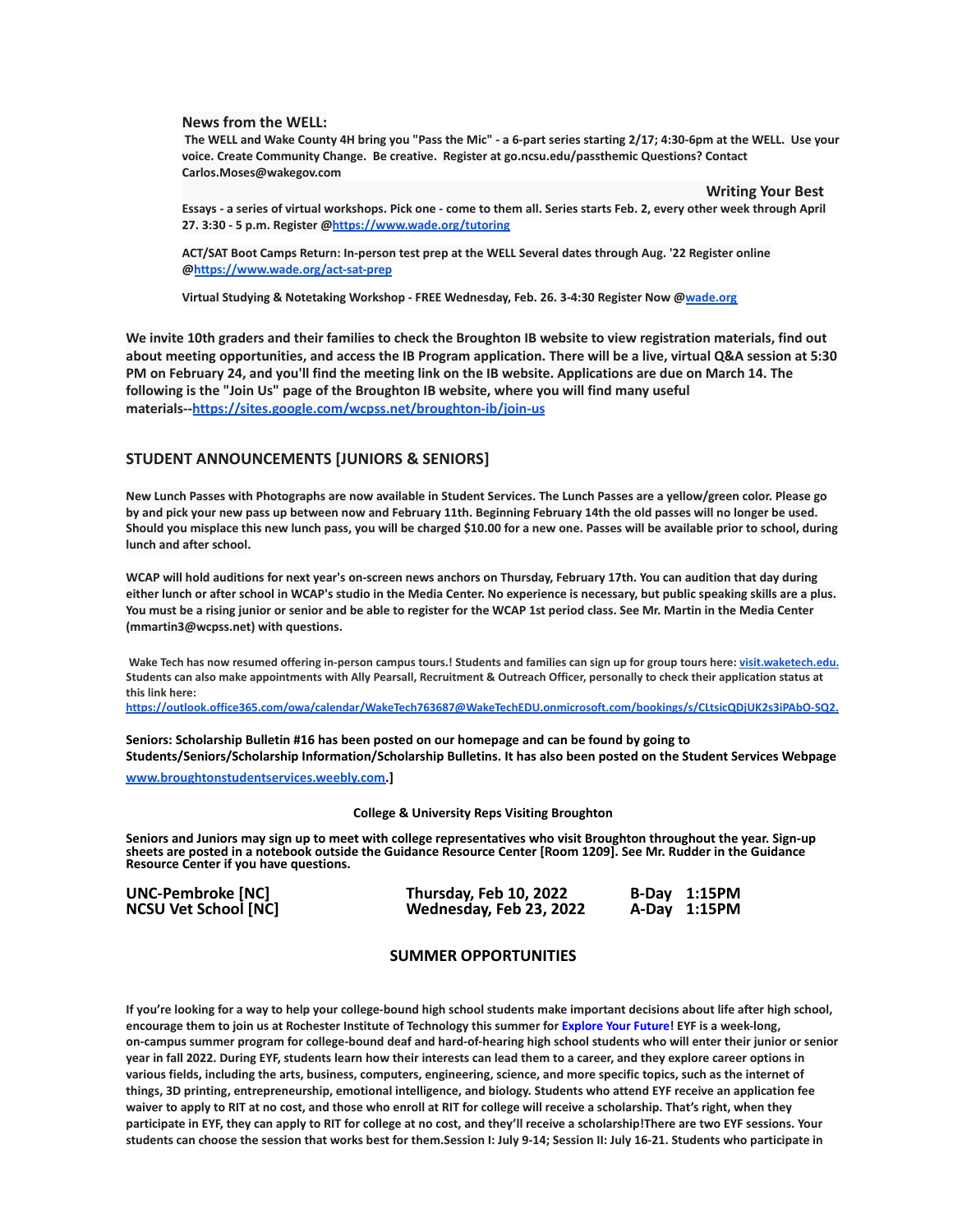EYF this summer will meet other deaf and hard-of-hearing students from all over the country, and it's a wonderful opportunity for them to make new friends! [Check](https://mx.technolutions.net/ss/c/gsby7xed_Q9kJKoUKuDGdB9R9sive_ZsM1Qb_nhkgjA08w4AqgRoJb0vlLFSSjZT/3j6/cfOu9R3lR8u3xTRhpngdYQ/h3/EJAJ5IZYnhy_5EoPb20FqK_vFekSoBF5wdP5m4I0v8E) out EYF, and encourage your students to apply [today!](https://mx.technolutions.net/ss/c/VpDhrCrvzjOrNk6AZ3TbHsDAoOWeZg67sWX3pIhEAGxCWhE-b5_ccZhgCUBu0qQbXV3r3Sp2r3bvI44-_FnkWzKY8PPT-NIXylVlj1p1QBc/3j6/cfOu9R3lR8u3xTRhpngdYQ/h4/z_F1GbKvjAXrSXS3vh6GZk3C0_JRjjBhcsu_861EJVE) If you have any questions, contact us at 585-475-6700, toll-free in the U.S. and Canada at 1-866-644-6843, by videophone at 585-743-1366 or by email at [EYFinfo@rit.edu.](mailto:EYFinfo@rit.edu)

Oxford Royale Academy's International Summer School 2022 on the campus of the University of Oxford. Participants choose from 19 fascinating courses, taught by experts in their field. Students live, dine and study on the campus of the University of Oxford **with people from all over the world. Apply at [www.oxford-royale.com](http://www.oxford-royale.com).**

The University of the South would like to invite students to join our Chinese [Language](https://mx.technolutions.net/ss/c/eakQ-C8DCmUrd8y7yBWDFiYAOUoJQ4pz7MfbEBpip6l0y_Hm_m-q4S1NAhKySW0l0l52Av-XFInBcX_HbKNhaFaTuY25zEq03f7H2jjkYbiZerVnvT_jJBJvBnD8L-82oFcjCA4feCp5rOrmzPCcig/3h1/Zb0AzY0dSO6ybsQoCzalvA/h1/a-eaRv0bEo5dxrOjmNABke9N9q3IKNCmv7tp3yn1eRg) Camp! The program's primary goal is to **immerse students in the language and culture of China, while enjoying Sewanee's 13,000 acre campus.**

**When: June 15 - July 1, 2022**

**Where: The University of the South, Sewanee, TN**

**Who: Rising high-school sophomores, juniors and seniors. Experience with Chinese language is not required.** Students participating in the program will spend a few hours in the classroom each day, before taking their learning outside and enjoying the many outdoor activities available during the summer at Sewanee in an immersive language environment. Given the **immersive environment, all students are encouraged to apply. Students should be prepared for a variety of outdoor activities including swimming, hiking, rock-climbing, hiking, gardening, caving, camping, and more! For more information about the camp as well as scholarship opportunities, students can visit the Sewanee Chinese Language Camp [website.](https://mx.technolutions.net/ss/c/eakQ-C8DCmUrd8y7yBWDFiYAOUoJQ4pz7MfbEBpip6l0y_Hm_m-q4S1NAhKySW0l0l52Av-XFInBcX_HbKNhaFaTuY25zEq03f7H2jjkYbiZerVnvT_jJBJvBnD8L-82oFcjCA4feCp5rOrmzPCcig/3h1/Zb0AzY0dSO6ybsQoCzalvA/h2/75iusWoe6oX7KGnwrl--J5PGQK1G9zr9iO3WkMg5UHE)**

The University of Chicago's summer pre-college programs draw from the multidisciplinary emphasis and intellectual richness of the College's Core curriculum. Programs with in-person and online courses include:

**Immersion:** Course subjects include American politics, biotechnology, developmental psychology, philosophy, physics and more.

**One-Week Enrichment:** Whether it be leadership, civil discourse, or quantitative analysis of complex problems, each program will advance and enhance skills that students can apply to their studies in high school, college, and beyond.

**Stones and bones:** Students go behind the scenes at the Field Museum - one of the world's great natural history museums and into the field in Wyoming to learn how fossils are collected, analyzed, and conserved.

**UChicago Summer Online:** From anywhere in the world, students can explore subjects like biochemistry, art, and quantitative finance through five-week courses involving real-time interaction, engaging class discussion, and group projects. To learn more about Summer Session, or to apply to the program, visit [www.summer.uchicago.edu](http://www.summer.uchicago.edu).

# **Job Opportunities**

Amy Peake, Director of Employment for several of our area Zaxby's restaurants, Now that school is back in swing, I would like to reach out to advertise employment. Our Zaxby's group pride ourselves with bringing on high schoolers and helping them to develop workplace skills that will benefit them in their adult working life. Many of our graduated students who go off to college come back to work with us during school breaks.



*Amy L. Peake* **Director of Employment ZaxNC, Inc. (919) 909-2529**

**My name is Camden McKinstry, I am the Regional Manager for the UPS Store in the Village District right down the road from Broughton.We are in need of part-time employment at our store. There is an absolutely wild staffing shortage for part time workers these days so we have decided to start hiring high school aged workers.**

**The UPS Store Cameron Village**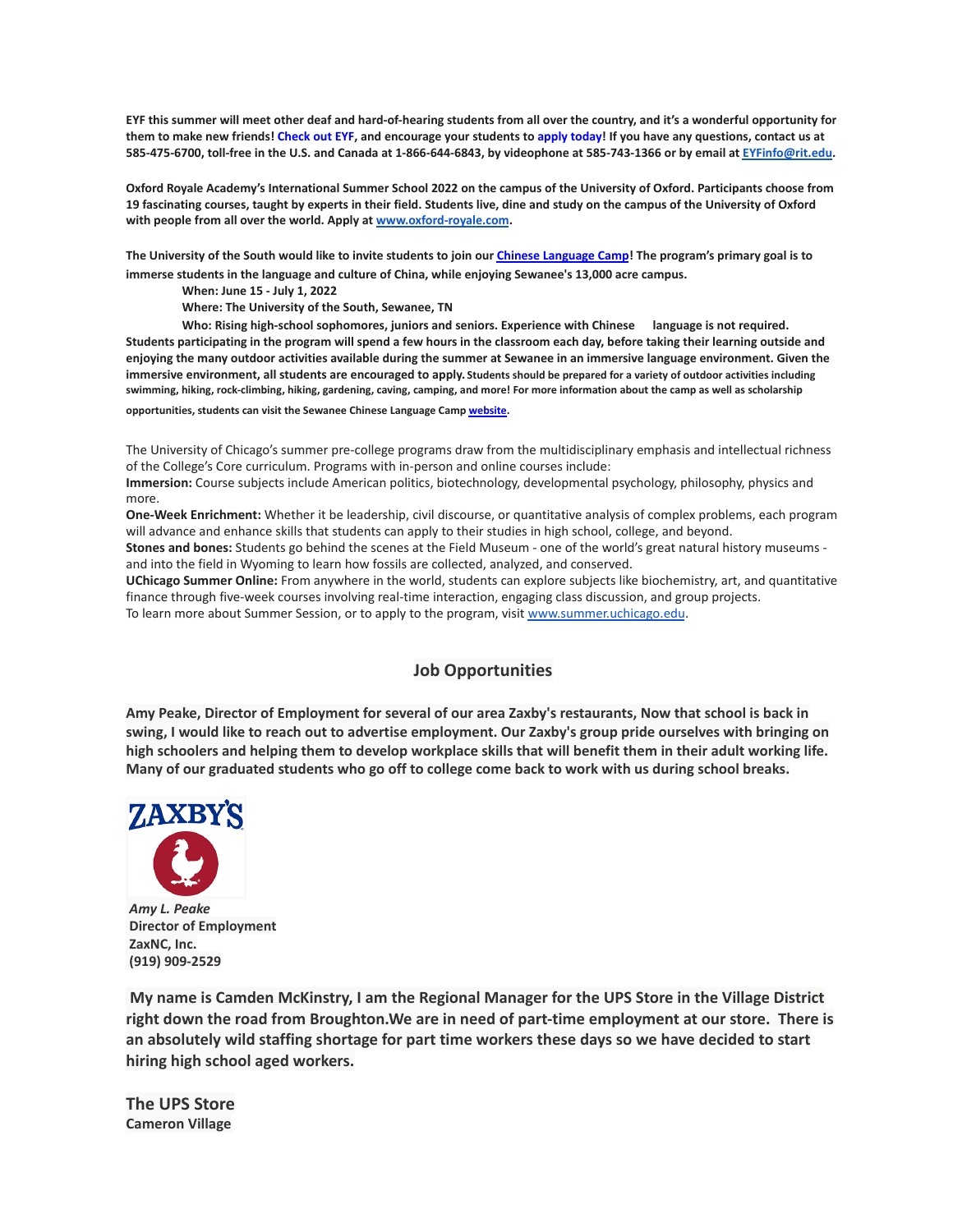**514 Daniels Street Raleigh, NC 27605 919.834.2121 Web <https://www.theupsstore.com/2325>**

**The Director of Camp Royall, the nation's largest and oldest camp for people with autism is in search of dynamic high school students who are interested in learning more about human services and specifically working with those with special needs (autism).We can offer volunteer opportunities during the school year (and in the summer) for those in need of service hours (any age) and we can offer training and paid employment for students 17 years of age and older as well. If interested, visit [www.camproyall.org.](http://www.camproyall.org)**